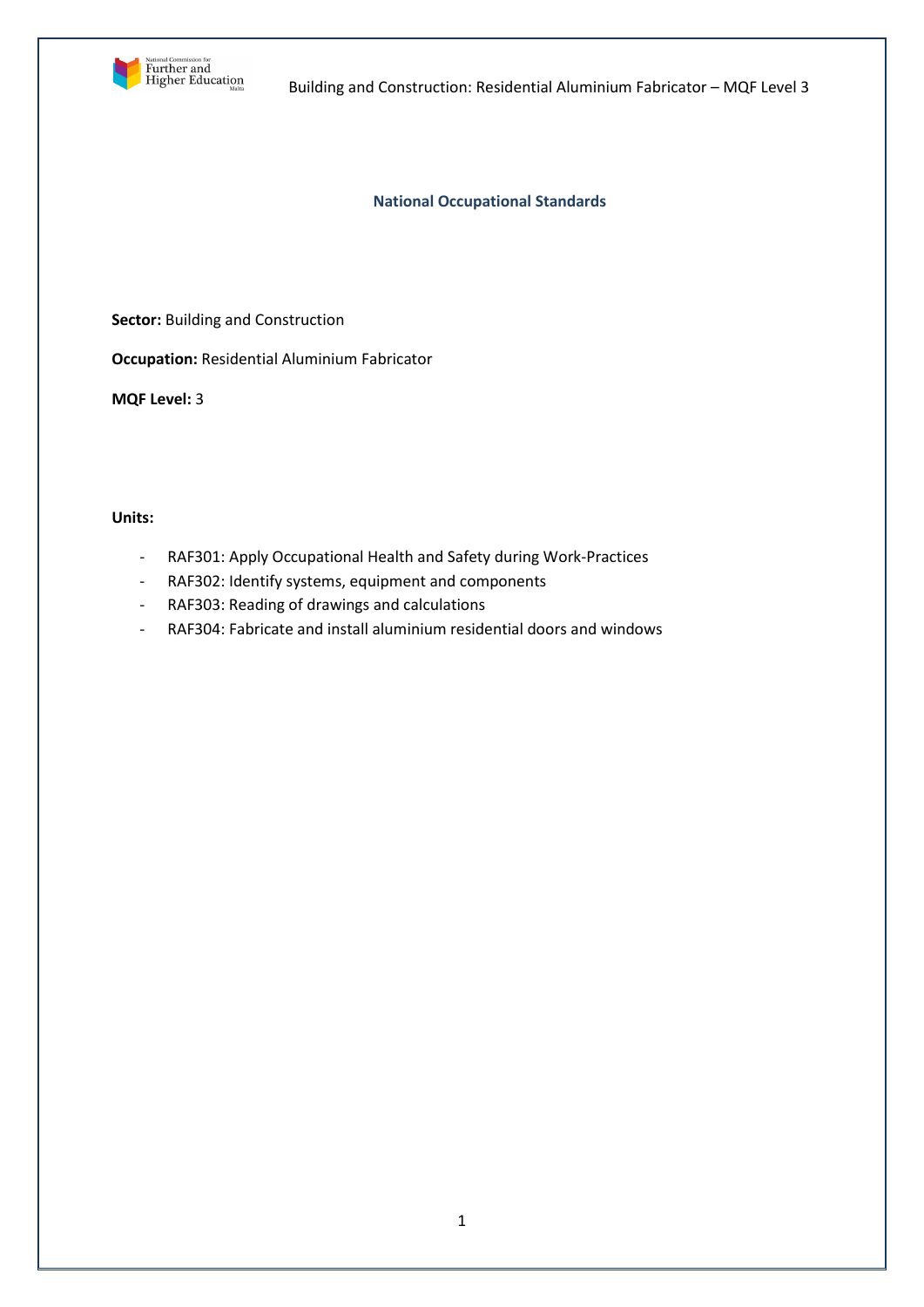

# **RAF301: Apply Occupational Health and Safety during Work-Practices**

This unit is about being able to use safe procedures and safe work practices. The persons carrying out this work must possess the necessary knowledge and skills to ensure that their actions do not create health and safety risks to themselves and others, identify risks and hazards associated within the working environment, tools and equipment and materials and substances used.

# **Performance Criteria**

The candidate must have the necessary knowledge and skills to:

- 1. Carry out safe working practices to prevent hazards and to ensure the safety of oneself, workers and members of the public.
- 2. Carry out safe working practices when using appropriate equipment and materials to prevent damages to work areas and injuries to oneself and 3<sup>rd</sup> parties.
- 3. Carry out the safe erection, use and dismantling of system access platforms less than 2m high.
- 4. Set up safety barriers around a work environment hazard to protect colleagues and members of the public.
- 5. Use protective clothing and safety equipment according to specifications issued by manufacturers and know the whereabouts of first-aid equipment.
- 6. Use, handle and store materials hazardous to health in a safe manner.
- 7. Carry out a risk assessment to cover the job assigned and the working area.
- 8. Locate and switch-off temporary or fixed electrical switch gear, systems isolating valves as instructed in the health and safety procedures.

### **Required Knowledge**

The Level 3 Residential Aluminium Fabricator must know and explain:

- 1. The roles and responsibilities of themselves and others under the Health and Safety Act.
- 2. The health and safety risks associated with their role which includes tools, materials and equipment used and working practices and procedures.
- 3. The potential hazardous material commonly found at the workplace.
- 4. The procedures for dealing with potential hazardous material in the place of work.
- 5. The health concerns associated with the workplace and safe practices when carrying out work.
- 6. The hazards and potential hazards at the place of work (such as electricity, slippery and uneven surfaces, dust and fumes, handling and transporting, contaminants and irritants, fire, heights, improper use of tools and equipment).
- 7. The importance of being alert to the presence of hazards in the place of work.
- 8. The responsible persons to whom to report health and safety matters or any other occurring hazards.
- 9. The emergency procedures in the place of work.
- 10. The first aid facilities that exist within the work area.
- 11. The best way to make use of barricades, industrial hurdles, and warning signs to make areas clearly marked out of bounds.
- 12. The safety procedures when using scaffold platforms.
- 13. The necessary safety precautions including the use of protective clothing and equipment for a range of applications.
- 14. The methods used for protecting customers' property.
- 15. When it is required to isolate domestic water services from the main water supply.
- 16. Any toxic effect from materials commonly used at construction sites.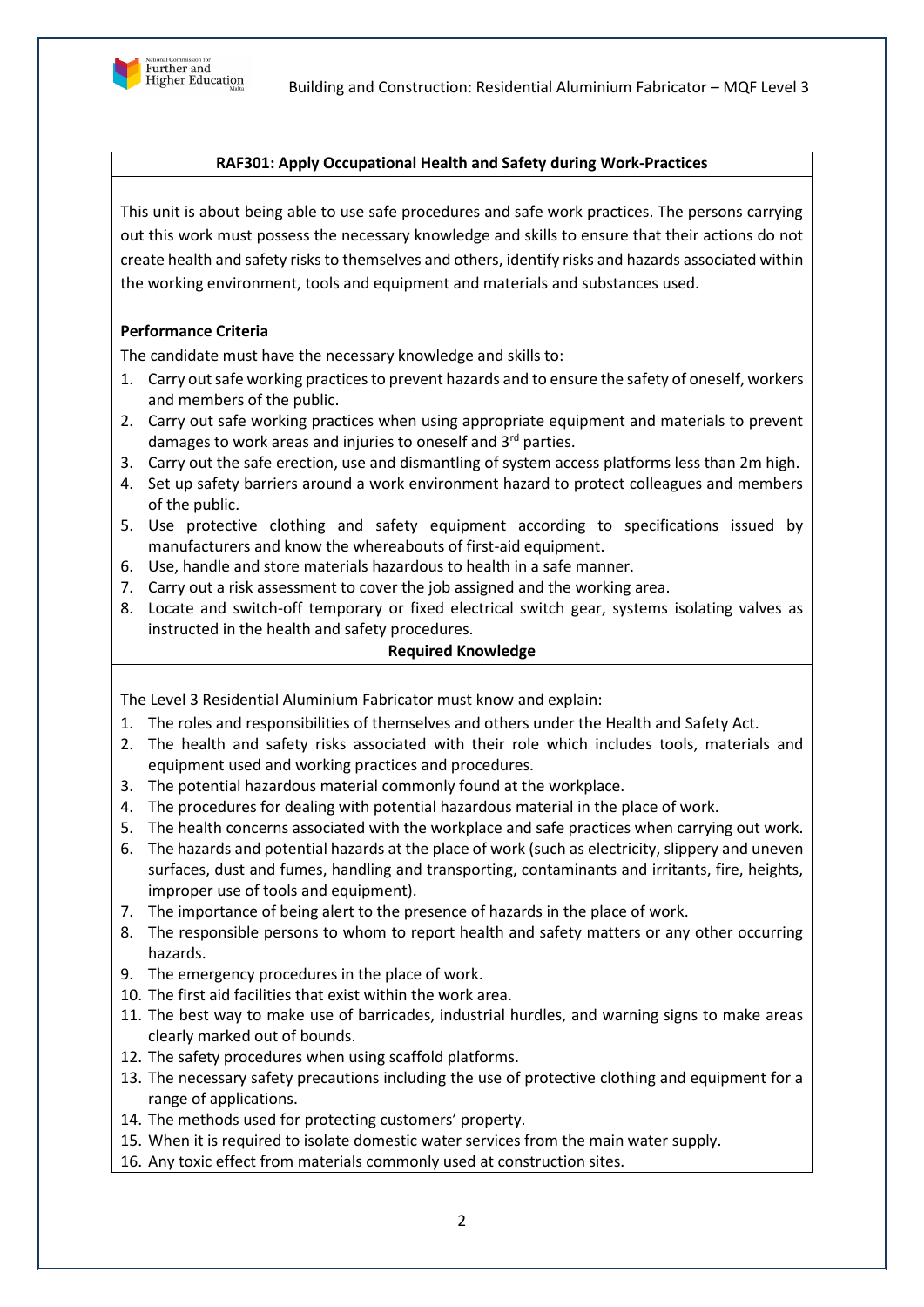

Building and Construction: Residential Aluminium Fabricator – MQF Level 3

17. The preventative and remedial actions to be taken in the case of exposure to materials hazardous to health.

#### **Required Skills**

- 1. Identify which health and safety procedures are relevant to the working environment.
- 2. Seek expert assistance when help is needed.
- 3. Ensure compliance with duties and obligations as defined by the Occupational Health and Safety Act 2000 and recent amendments.
- 4. Follow workplace policies and employers' instructions for the safe use and maintenance of tools and equipment.
- 5. Control health and safety hazards within the job responsibility.
- 6. Report any hazards which may present risk to relevant persons.
- 7. Follow correct procedures in the event of injuries to themselves or others.
- 8. Take remedial action where work methods are not in line with control measures noted and identified from risk assessment.
- 9. Adhere to work production and installation processes as agreed with the employer.
- 10. Apply the necessary skills to erect, use and dismantle access equipment (at height less than 2m).
- 11. Read, interpret and install warning signs and sets up safety barriers, around working areas.
- 12. Equip oneself with the appropriate protective clothing and safety equipment for the fabrication and installation of door and windows tasks and some other specific tasks when assisting other workers, such as, gauntlets, gloves, safety glasses, hard hats, safety shoes; overalls and safety harness.
- 13. Use and store materials hazardous to health in a safe manner.
- 14. Monitor the workplace and maintain good housekeeping whilst keeping it free from hazards.
- 15. Communicate complex information regarding unfamiliar and unpredictable situations to colleagues and supervisors.
- 16. Advocate appropriate health and safety procedures.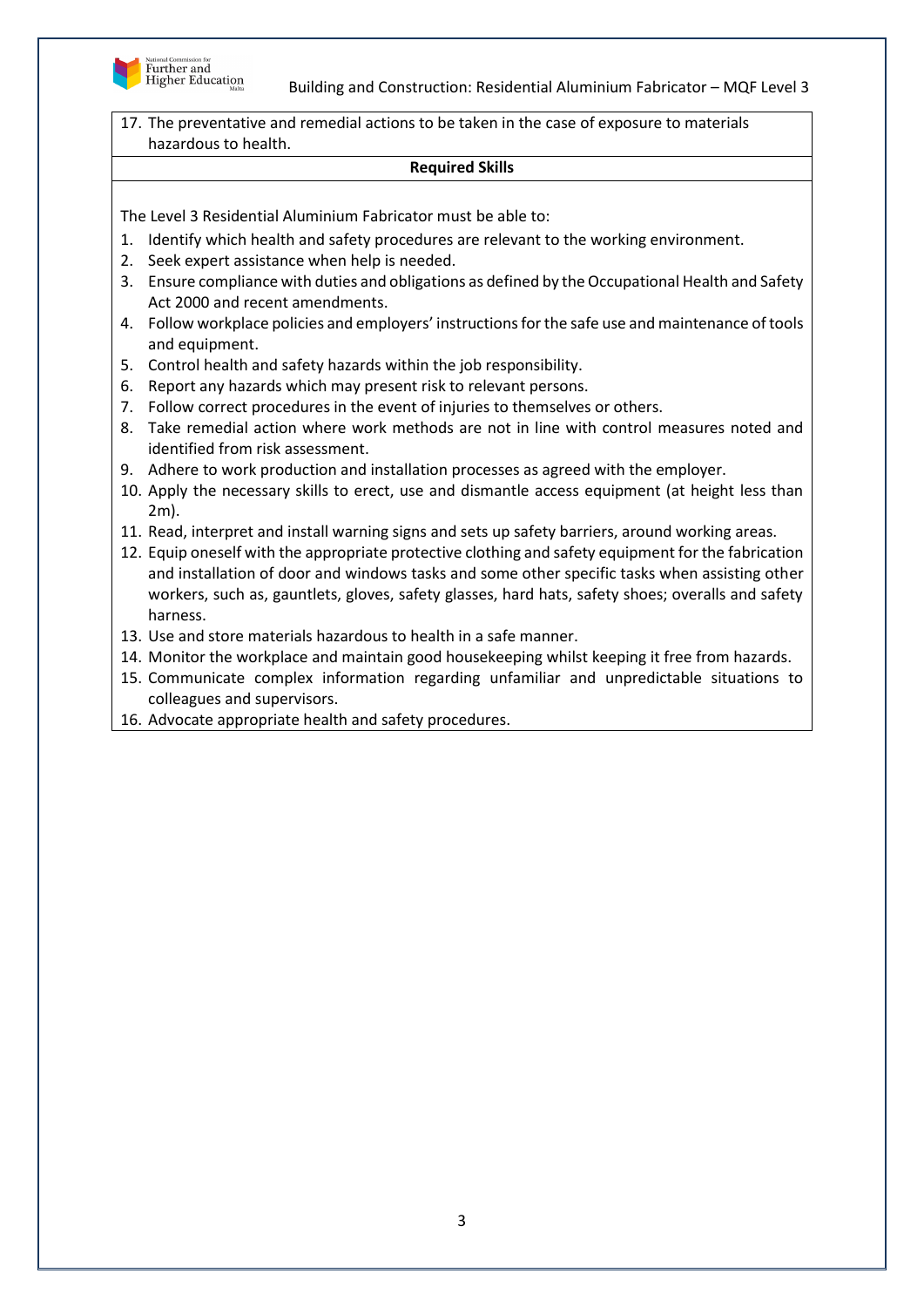

## **RAF302: Identify systems, equipment and components**

This unit is about identifying the different materials for specific applications based on their technical properties and to identify direct and indirect environmental impacts.

# **Performance Criteria**

The candidate must have the necessary knowledge and skills to:

- 1. Distinguish between the different types of profiles by size, by the manufacturer's designated purpose and ensure the safety installation of the aperture.
- 2. Distinguish between the different types of glass and prepare the necessary tools and equipment for installation.
- 3. Distinguish between the different types of fittings for doors and windows and prepare the necessary tools and equipment for installation.
- 4. Select and remove waste and scrap material for disposal or recycling as required.

## **Required Knowledge**

The Level 3 Residential Aluminium Fabricator must know and explain:

- 1. How to handle profiles and prevent scratches and other damages.
- 2. Glass specifications, such as, annealed glass, safety glass, patterned glass, tinted glass, heat reflective and insulated glass units.
- 3. Weight of individual items and when in bundle.
- 4. Nesting techniques to minimise off cuts and scrap material.
- 5. Various types of screws and other fittings, such as, locks, wheels, stays, hinges, springs and balances.
- 6. How to determine the appropriate structural requirements for the safe installation of the aperture.

#### **Required Skills**

- 1. Distinguish between and apply the different types of materials, products, methods and procedures applicable to the fabrication and installation of aluminium doors and windows.
- 2. Distinguish between and apply a range of rubber/ silicon/ vinyl and other types of seals and gaskets available on the market.
- 3. Distinguish between and apply a range of door and window profiles and fittings;
- 4. Distinguish between the different types of cutting disks suitable for aluminium profiles;
- 5. Apply procedures to minimise off-cuts and fabrication material waste and, dispose fabrication waste as stipulated in the environmental protection act.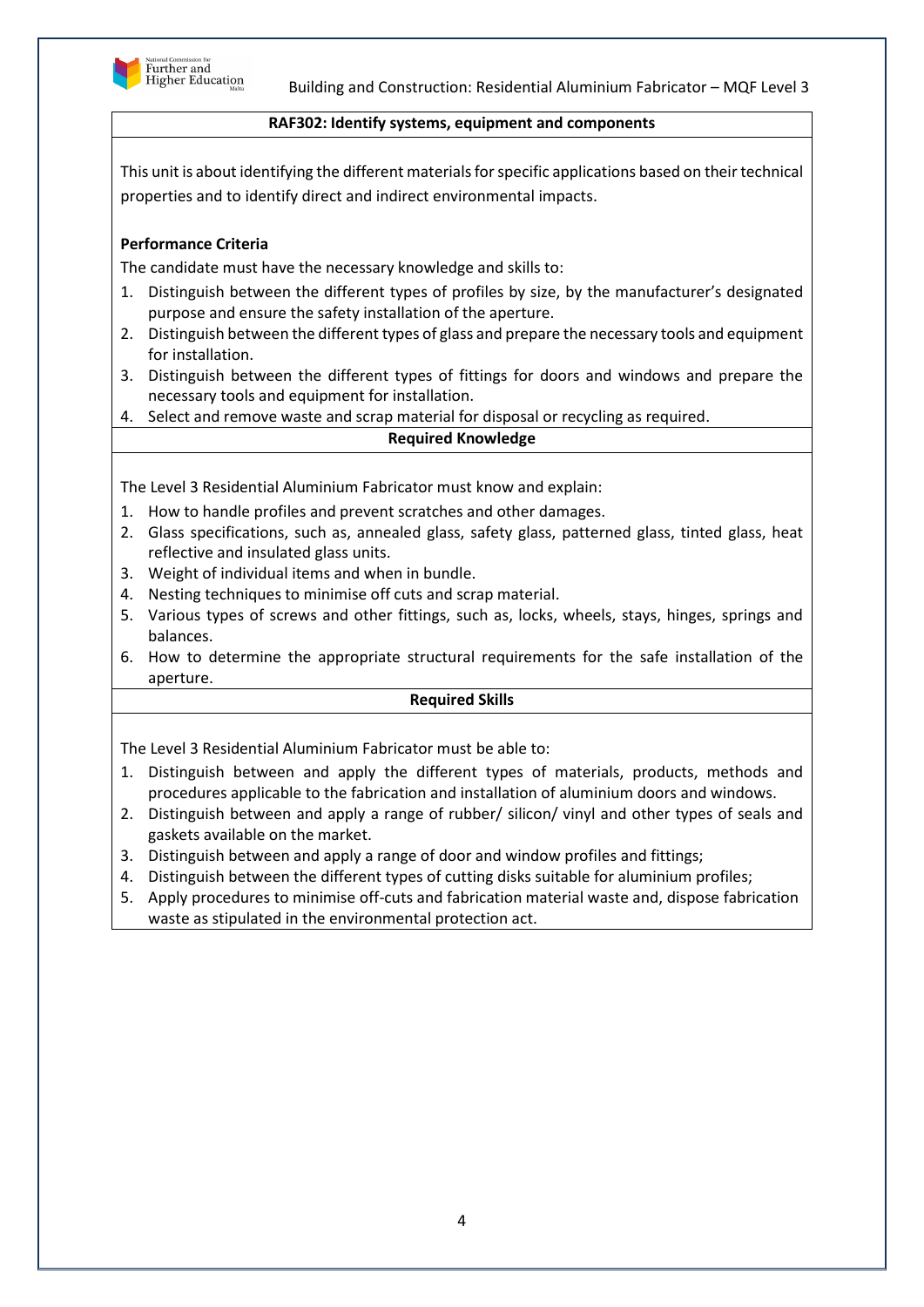

## **RAF303: Reading of drawings and calculations**

This unit is about understanding and applying dimensions from drawings and calculating quantities in the preparation, costing and estimation.

# **Performance Criteria**

The candidate must have the necessary knowledge and skills to:

- 1. Read and interpret drawings and specifications to select type of aluminium profile and related fittings.
- 2. Read and interpret drawings to establish important building datum grids and levels, floor and windowsill levels and the numbering of items.
- 3. Calculate the quantities of profiles, fittings and consumables required to meet work schedules and workload.
- 4. Check and investigate deviations, misalignments against tolerances given.
- 5. Measure all openings accurately to the required tolerances.

#### **Required Knowledge**

The Level 3 Residential Aluminium Fabricator must know and explain:

- 1. Compilations of overall linear dimensions from drawings.
- 2. Calculations including those involving quantities and costs of materials.
- 3. Which tools and equipment are used to set out levels and datum of doors and windows and establish best size to fit.
- 4. Software available to assist in the material take-off procedure.
- 5. Types of building drawings.
- 6. The method to transpose metric units.
- 7. The appropriate manner of measuring all openings accurately to the required tolerances.

### **Required Skills**

- 1. Translate drawing details to setting out of work.
- 2. Check spirit levels and other measuring instruments for accuracy.
- 3. Translate quality specifications on actual work.
- 4. Take-off quantities from drawing.
- 5. Measure and comprehend calculations using metric units.
- 6. Read and interpret annotated building drawings.
- 7. Measure all openings accurately to the required tolerances.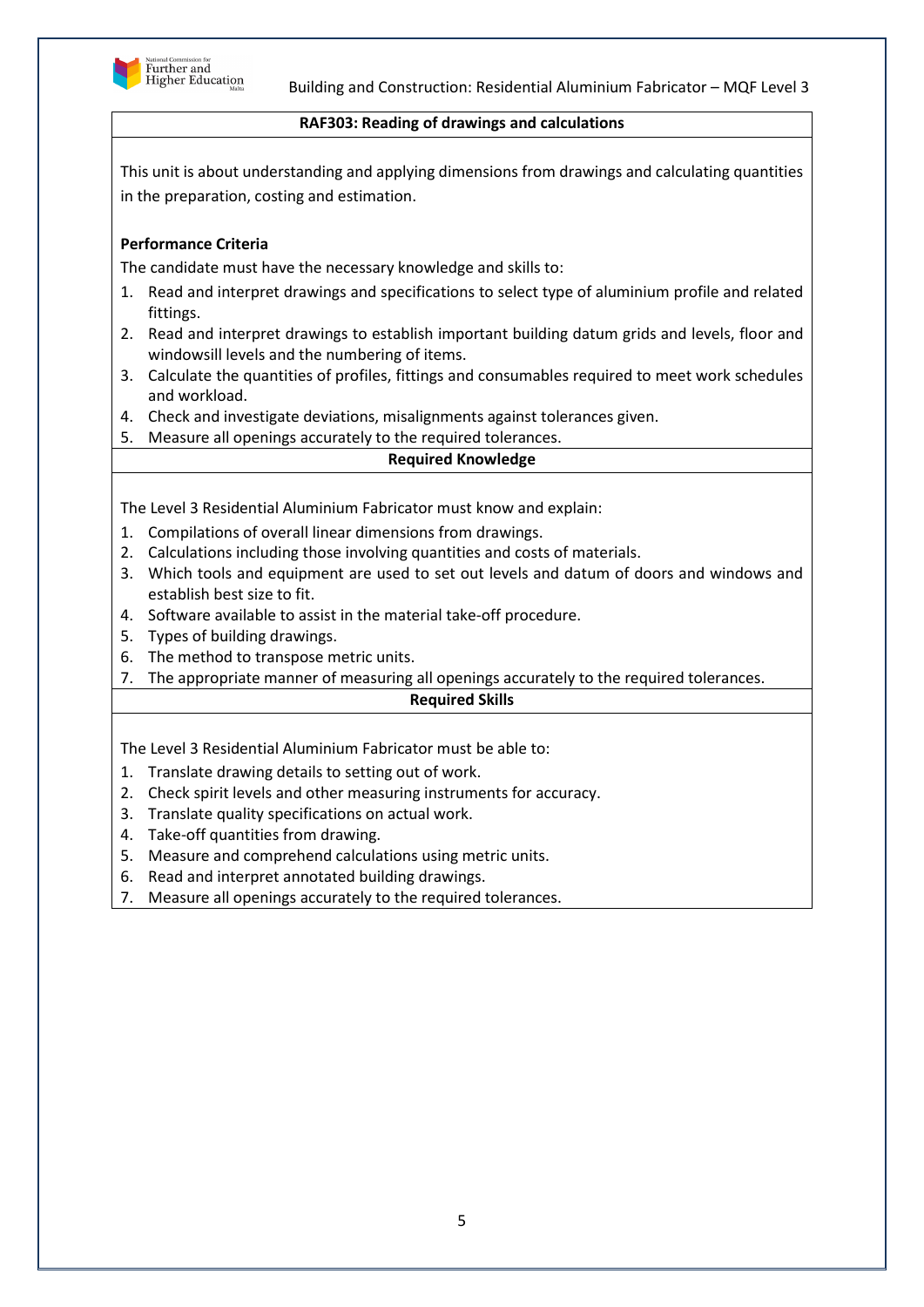

## **RAF304: Fabricate and install aluminium residential doors and windows**

This Unit is about using tools and equipment to fabricate and Install residential aluminium doors and windows to required size and quality.

# **Performance Criteria**

The candidate must have the necessary knowledge and skills to:

- 1. Check that the windowsill and door floor level is as stipulated in drawings and specifications and note any discrepancies.
- 2. Assemble doors and windows in accordance with recognized manufacturer specifications and design specifications.
- 3. Inspect for quality doors and windows after fabrication and the installation.
- 4. Modify activities to cater for variations in workplace controls and environment.
- 5. Read and interpret simplified drawings and user machine/ tools manuals.
- 6. Collaborate and work in a team to optimize workflow and productivity.
- 7. Correct any existing defects in the opening prior to the appropriate installation of the aperture.

## **Required Knowledge**

The Level 3 Residential Aluminium Fabricator must know and explain:

- 1. The process to fabricate and install doors and windows.
- 2. Work order procedures and formats.
- 3. How to communicate effectively regarding work requirements.
- 4. The proper use of assembly benches; hand, drop and up-saws; pneumatic equipment; hydraulic and manual presses; frame and sash tooling; routers; millers; crimpers; screwdrivers.
- 5. How to set out requirements of machines.
- 6. Mathematical techniques to correctly complete measurements.
- 7. Methods to correct any existing defects in the opening prior to the appropriate installation of the aperture.
- 8. Methods to protect existing finishes during work.

## **Required Skills**

- 1. Confirm that materials, tools and equipment required are fit for their intended purpose.
- 2. Draw cutting list and set machines accurately.
- 3. Know that fittings, fixings and joining devices or materials are selected in accordance to manufacturer specifications and approved drawings and standards.
- 4. Identify the tools and equipment according to installation procedure.
- 5. Check tools and equipment to ensure that they are appropriate, serviceable and in a safe condition.
- 6. Check against specifications door and window hardware.
- 7. Set machines to cut profiles and slots to the required accuracy.
- 8. Prepare housing for fittings in accordance with workplace practice.
- 9. Install windows and doors using appropriate fixing methods and approved installation specifications.
- 10. Inspect and clean work area.
- 11. Inspect, clean and maintain tools, equipment and unused materials as appropriate.
- 12. Draw up workshop reports/ documentation as agreed with supervisor and employer.
- 13. Assemble frames including glass, gasket, tapes, sealants, fasteners, reveal linings and flashings.
- 14. Label frames and fittings.